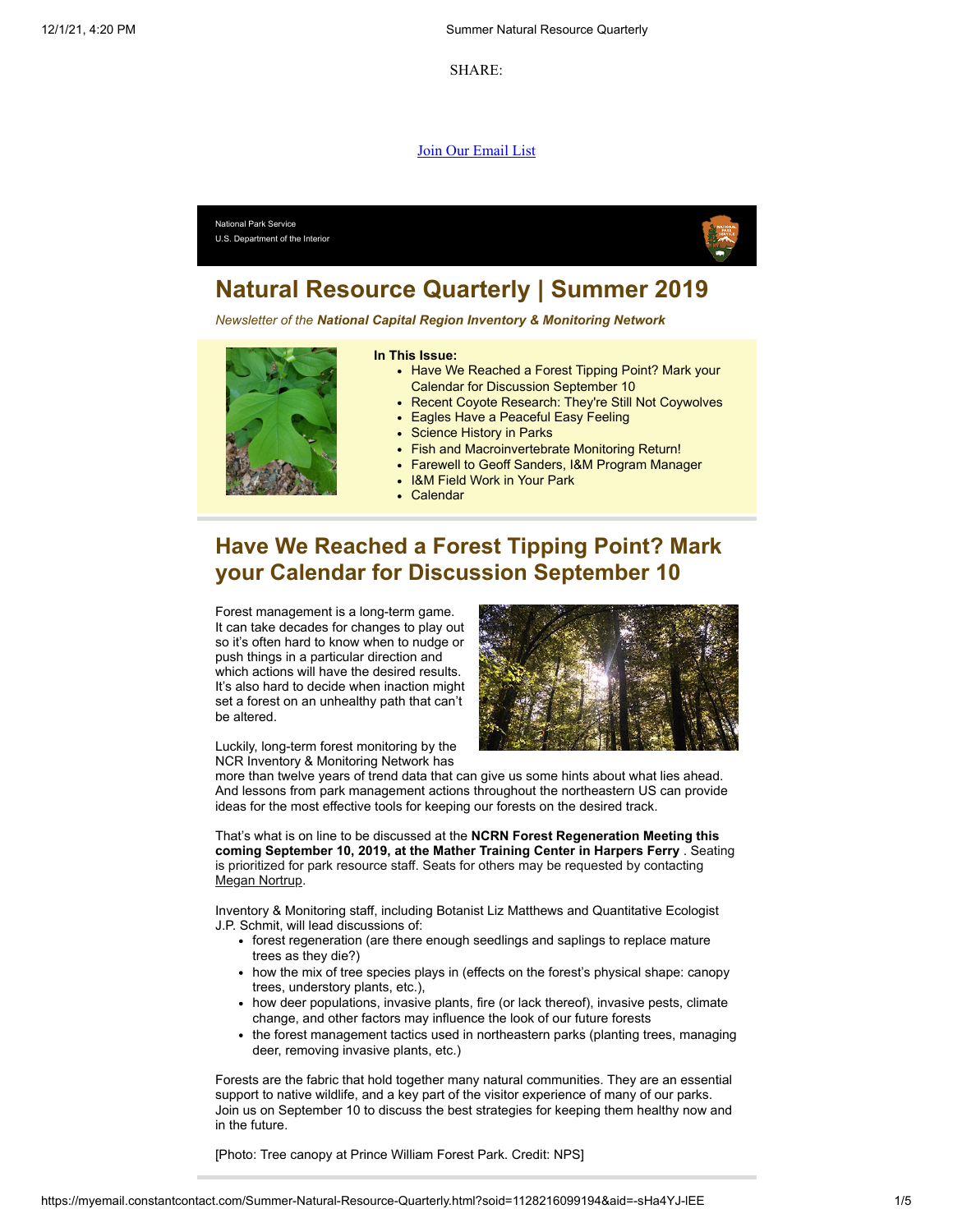#### **Recent Coyote Research: Still Not Coywolves**

*by Scott Bates, NCR Wildlife Biologist*

[Photo: A young coyote with a light gray coat stands in a Monocacy National Battlefield forest . Credit: NPS]

[When we last talked about coyotes \(](https://irma.nps.gov/DataStore/Reference/Profile/2216100)Fall 2014 issue), we discussed the presence of wolf genes in coyotes of the National Capital Region (NCR) and the genetic mixture called a "coywolf"\*. Since then, the following studies on coyote genetics of interest to the NCR have been published:



[Genetic research in New York state](https://wildlife.onlinelibrary.wiley.com/doi/full/10.1002/wsb.960) indicates that coyotes coming from Canada and the Midwest, once distinct genetic lineages, have lost their uniqueness and are now mixed. The authors suggest that the contact zone between the two sources of invading coyotes has eroded or moved further south.

[Coyotes in West Virginia and Virginia](https://academic.oup.com/jhered/article/108/6/608/4037404) (primarily the Appalachian region) had fewer wolf genes than expected. Only one of the coyotes in the study was considered as having wolf DNA. Most of the specimens were primarily from Midwest rather than Great Lakes [sources. This is similar to findings from a previous study at Quantico Marine Base and](https://academic.oup.com/jmammal/article/92/5/1070/885187) Prince William Forest Park .

[Research on coyotes from the Los Angeles area h](https://www.digitalcommons.pepperdine.edu/scursas/2019/poster/1/)as shown that coyotes living in natural areas are genetically distinct from coyotes living in urban areas.

[Research on coyote, wolf, and red fox trapping data in 2015](https://besjournals.onlinelibrary.wiley.com/doi/pdf/10.1111/1365-2656.12258) across North America indicates that coyotes outnumber red fox when wolves have been eliminated.

[Radiotelemetry data on coyotes and red fox in Madison, Wisconsin](https://www.ncbi.nlm.nih.gov/pmc/articles/PMC5783369/) shows that coyotes prefer natural areas but that the presence of highly developed areas expanded the size of their home range. Red fox preferred open areas, but the presence of highly developed areas did not affect their home range size.

#### **Proposed and Ongoing Research in NCR**

The amount of interest in coyote research in the area is at a fever pitch! Dr. Mark Ford of Virginia Tech (also principal investigator on regional bat studies) has submitted a proposal to look at coyote and red fox ecology at Rock Creek Park. Researchers at the University of Maryland have submitted a proposal to look at coyote food habits and coyote numbers at Rock Creek Park, and there is interest from George Mason University to conduct a genetic study of coyotes in the District of Columbia.

Meanwhile, if you're in the District of Columbia, a group led by Virginia Tech's Megan Draheim is encouraging [citizen scientists to record observations of coyotes in DC](http://www.districtcoyotes.com/) .

\*A coywolf has a genetic mix that is 62% coyote, 27% wolf, and 11% dog according to Monzon (2014). To date, research in the National Capital Region (NCR) has shown NCR coyotes to be hybrids with a small amount of wolf and dog DNA, but not so much as to be classified as coywolves. The behavior of hybrid coyotes is largely unchanged from non-hybrid coyotes—they avoid humans at all costs, they hunt alone or in small family groups, and are most often seen at dusk or dawn.

# **Eagles Have a Peaceful Easy Feeling**

Bald eagles ( *Haliaeetus leucocephalus* ) nesting on national park and associated lands in the Chesapeake Bay are doing well. [A recent study](https://irma.nps.gov/DataStore/Reference/Profile/2263478) shows their numbers, once crippled by the effects of the insecticide DDT and other pollutants, are now growing. And juvenile eagles screened for pollutants generally showed low and undetectable exposure levels.

The study, by researchers at the Center for Conservation Biology (part of Virginia Commonwealth University and the College of William and Mary), looked at nestling bald eagles from the James River north to the Potomac River from 2016 to 2018. It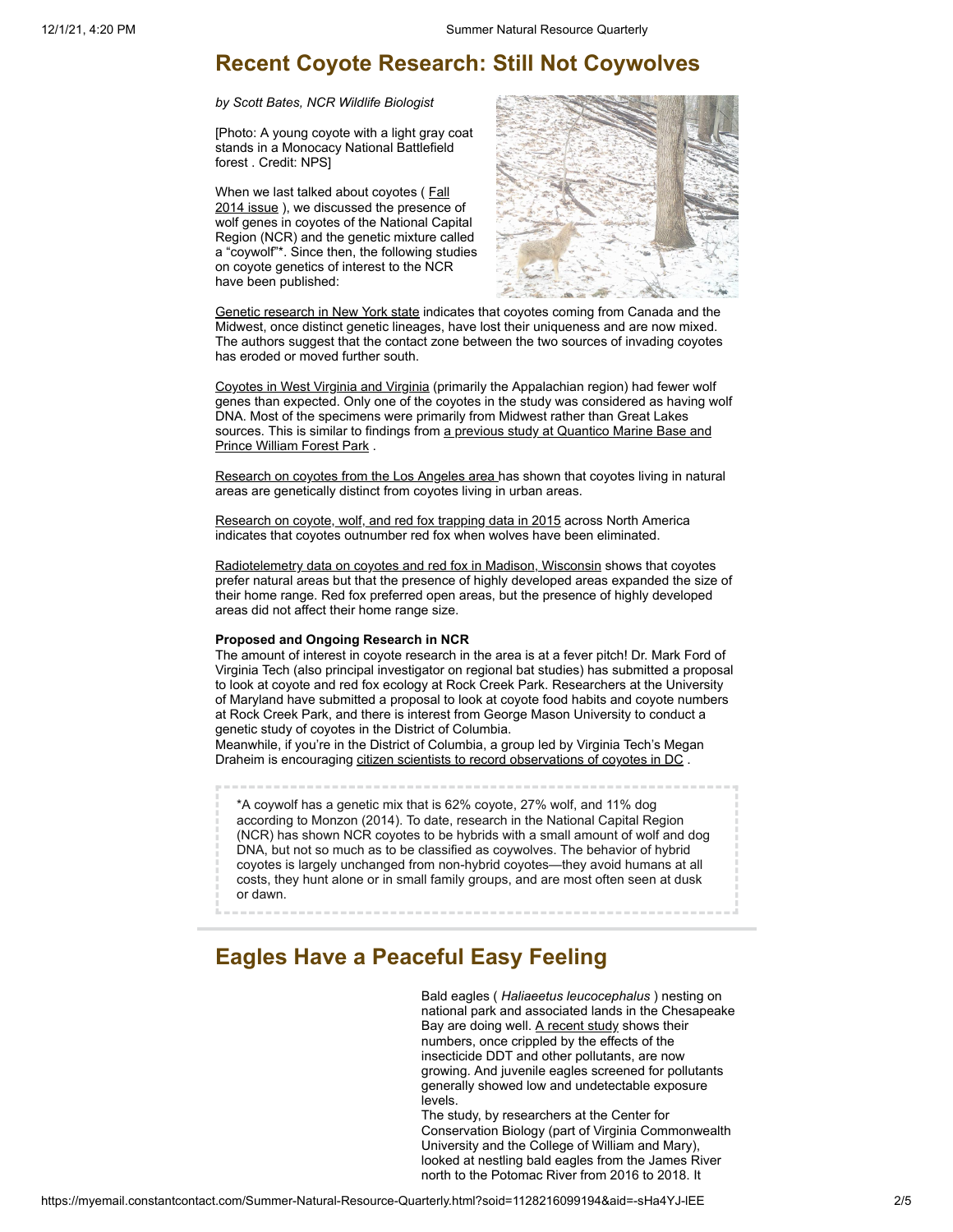12/1/21, 4:20 PM Summer Natural Resource Quarterly



( [Read more](https://www.nps.gov/articles/eagles-have-peaceful-easy-feeling.htm))

included parks from Piscataway Park and Fort Washington (part of National Capital Parks–East) down to Yorktown Battlefield and Jamestown Island in Colonial National Historical Park.

#### **Contaminant Levels Low**

Nestling eagles are a good indicator of broader contaminant levels since all the food they eat comes directly from the territory their parents defend: land immediately around the nest. So researchers for this study looked at nestling eagles to assess not just the health of eagles themselves, but also the effects of contaminants more broadly across the entire Chesapeake Bay.

[Photo: A nestling bald eagle from the James River area that was part of the study. Credit: Bryan Watts]

# **Science History in Parks**

[Photo:A bay-breasted warbler, one of the bird species in a famous ecology study at Acadia National Park. Credit: NPS]

National parks have a legacy of serving as living laboratories for scientific learning. The natural landscapes and processes that can be observed in some national parks have played key roles in the [evolution of scientific study. Now, a new series of](https://www.nps.gov/articles/series.htm?id=62E16222-AF16-FC46-4AE629BEB93A09D6) online NPS articles, "Parks in Science History," documents the role of parks in the history of science.



The series was created by a group of eight University of Maryland graduate students, under the guidance of Dr. Katia Engelhardt, through an agreement with the Chesapeake Watershed Cooperative Ecosystem Studies Unit (CW CESU). All were enrolled in "Classics in Ecology," a class designed to bring to life important scientific research and as Engelhardt put it, "show students that studies published before they were born aren't relics —they inform contemporary science."

The students came from a variety of disciplines including environmental science, ecology, and in one case, soil science. Each chose a landmark scientific study done in a national park, and wrote an account of how it changed the course of scientific understanding. Each study became a separate article in the series covering:

- [Changing the face of science in Acadia National Park: warblers, coexistence, and](https://www.nps.gov/articles/bird-ecology-acad.htm) hypothesis-driven ecology
- [Rocky intertidal research at Boston Harbor Islands NRA](https://www.nps.gov/articles/rocky-intertidal-research-boha.htm)
- [Odum's 1960s Everglades studies shape the science of ecology](https://www.nps.gov/articles/nutrient-flow-ever.htm)
- [Restoring a dammed river with experimental flooding](https://www.nps.gov/articles/dams-grca.htm) at Grand Canyon NP
- [Testing hypotheses for plant species distributions in the mountains](https://www.nps.gov/articles/plant-ecology-grsm.htm) at Great Smoky Mountains National Park
- [A tale of two sides of the mountain in Rocky Mountain NP](https://www.nps.gov/articles/ecosystems-romo.htm)
- [Forest fires in Yellowstone: the science of burning and regrowth](https://www.nps.gov/articles/fires-yell.htm)
- [Discovering life in Yellowstone where nobody thought it could exist](https://www.nps.gov/articles/thermophile-yell.htm)

Engelhardt is already planning the next session of Classics in Ecology, and hopes to turn up additional important, national park-based studies. Perhaps there are some from the National Capital Region, or from disciplines like geology and anthropology that could be considered? If there is a study from your park that has implications beyond park boundaries, she'd like to know. Please contact [Katia Engelhardt](mailto:kengelhardt@umces.edu).

Meanwhile, the student authors of the current series hope to present their accounts at the August meeting of the Ecological Society of America in Washington, D.C.





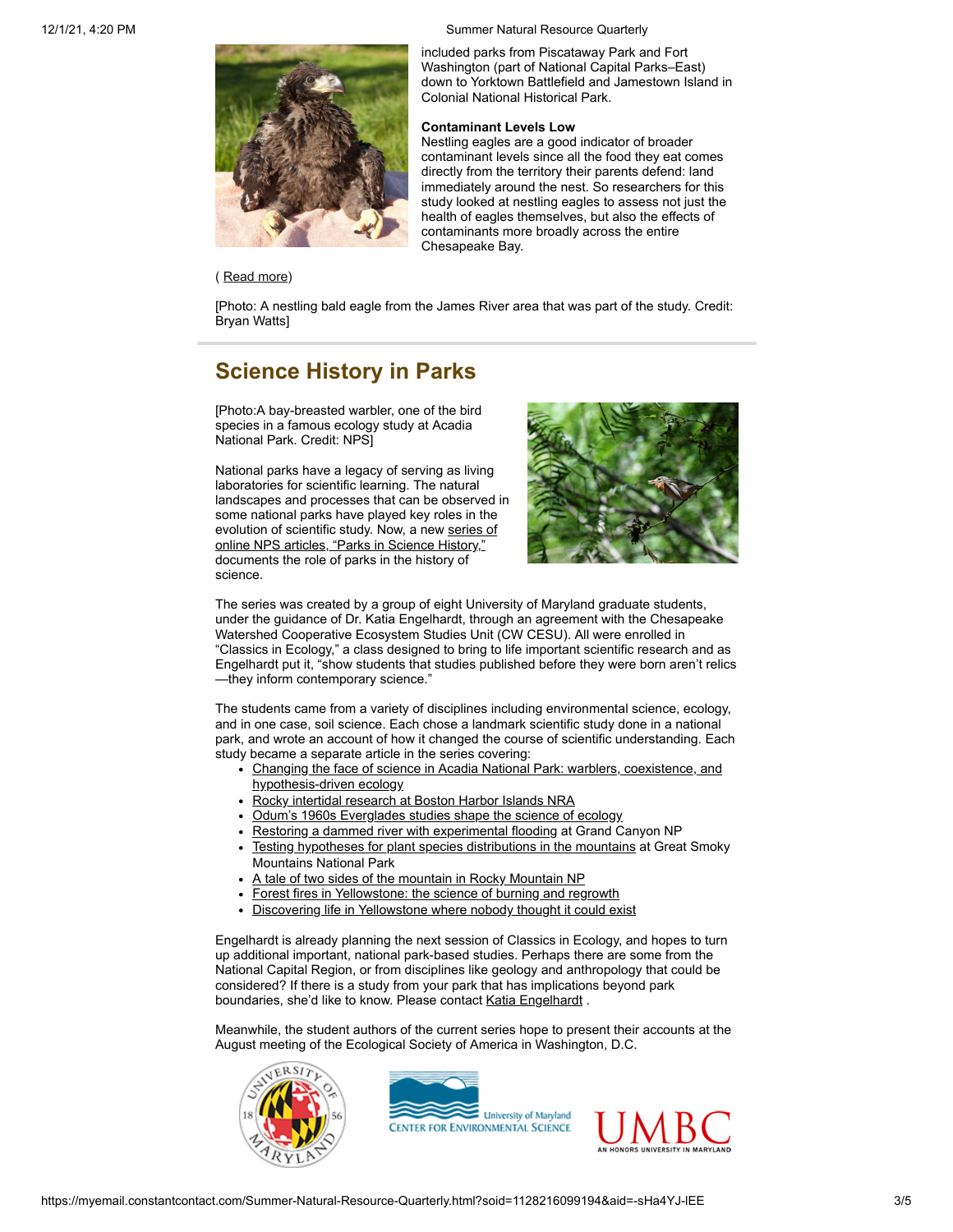### **Fish and Macroinvertebrate Monitoring Return!**

One way to see if a stream is healthy is to look at what's living in it. The groups of fish and aquatic macroinvertebrates (animals with no backbone, big enough to be seen by the naked eye, and that include crustaceans, insects, molluscs, and worms)

present and absent indicate if a stream is hospitable and healthy.

So it's exciting that the NCRN Inventory & Monitoring team restarted surveys of stream life and habitat in NCR this year, through a



collaboration with University of Maryland and the Stroud Water Research Center.

The original round of this monitoring (often referred to as MBSS or Maryland Biological Stream Survey monitoring) took place 2007-2014 at the same sites where I&M stream water monitoring currently happens.

Analysis uses an index of biotic integrity scoring system. To learn more about this monitoring, or to look at earlier data visit [NCRN's Stream Biota webpage](https://www.nps.gov/im/ncrn/stream-biota.htm).

[Photo: Rinsing off a macroinvertebrate. Credit: NPS]

# **Geoff Sanders is Headed to Cape Cod!**

Geoffrey Sanders, Program Manager for the National Capital Region Inventory & Monitoring (I&M) Network will be leaving the region in June to take on the position of Chief of Natural Resource Management for Cape Cod National Seashore. He has been with the National Capital Region for fifteen years.



"Geoff has made huge contributions to science and natural resource management," said NCR Natural Resource Chief Patrick Campbell, "He'll certainly be missed and we wish him luck at Cape Cod."

As I&M Network Program Manager, Geoff oversaw all aspects of planning, management, and program implementation for long-term ecological monitoring in NCR parks. Prior to his selection as Program Manager he served for 12 years as the network's Data Manager. Geoff came to the NPS from a biologist position at the U.S. Geological Survey's Patuxent Wildlife Research Center where he supported research efforts focused primarily on coastal ecosystems. He earned his undergraduate degree in biology at the University of Scranton and a master's of science in Environmental Science and Policy at Johns Hopkins University.

A farewell gathering for Geoff is set for June 5, 11am to 1pm at the Office of Natural Resources and Science (a.k.a. CUE). Contact [Megan Nortrup](mailto:Megan_Nortrup@nps.gov) for details.

[Photo: Geoffrey Sanders. Credit: NPS]

# **Inventory & Monitoring Field Work in Your Park**

During summer (June - August), I&M field work continues for amphibians, stream water quality, fish, forest birds, grassland birds, and forest vegetation. For details of [specific locations to be visited](https://nps.maps.arcgis.com/apps/Viewer/index.html?appid=d868454e827f42c489f1b6e76d3e7384), consult the I&M weekly field updates emailed out every Friday to your park's Chief of Resources.



**[Amphibian Monitoring](https://www.nps.gov/im/ncrn/amphibians.htm)** - runs through late July at Catoctin, C&O Canal, GW Memorial Parkway, Manassas, Monocacy, National Capital Parks- East, Prince William, and Rock Creek.

**[Fish Monitoring](https://www.nps.gov/im/ncrn/stream-biota.htm)** - runs through August at Rock Creek Park. This year is the first of four years that will revisit ~37 sites across the NCR where monitoring occurred 2007-2014 and